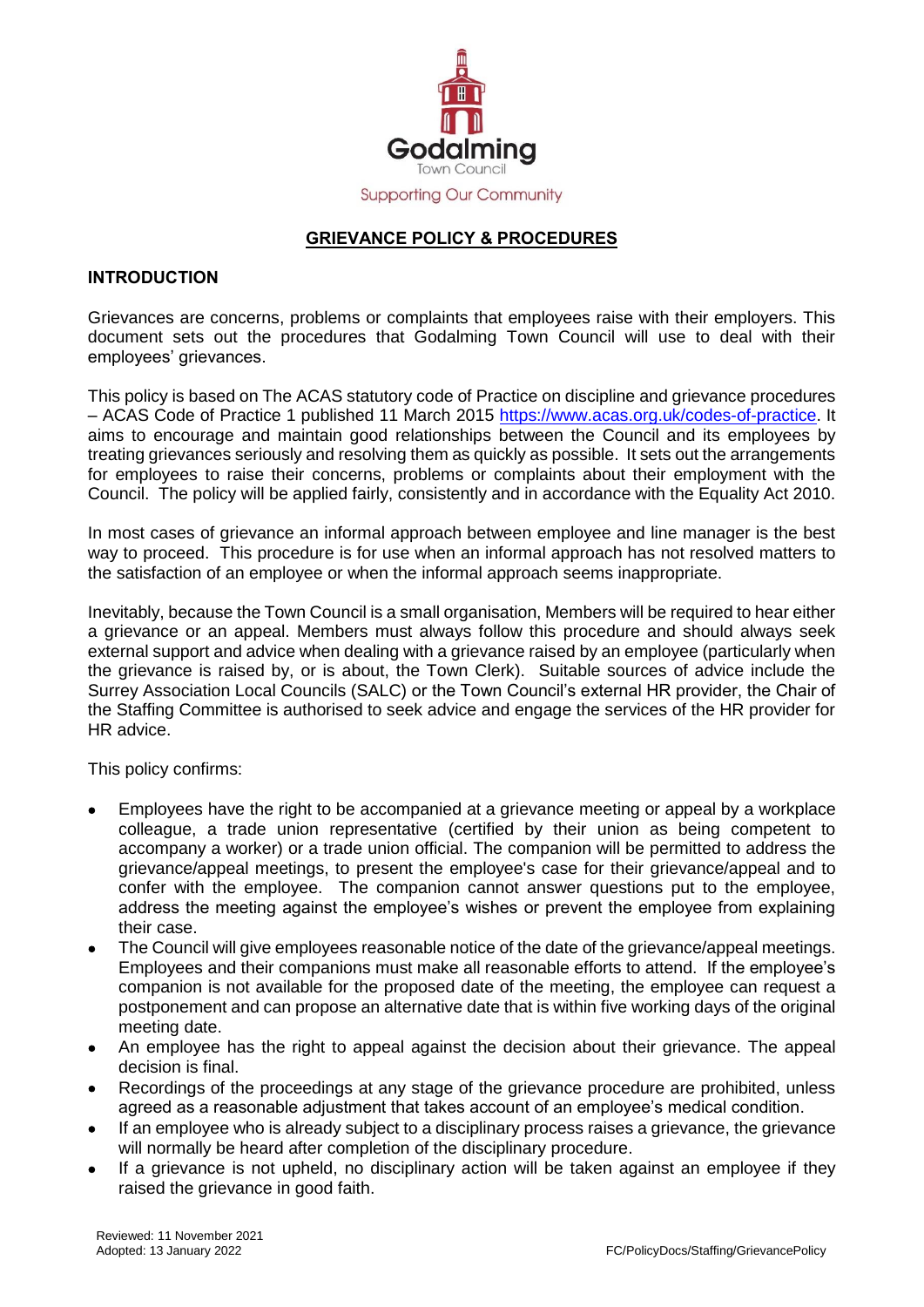The Council may consider mediation at any stage of the grievance procedure where appropriate, (for example where there have been communication breakdowns or allegations of bullying or harassment). Mediation is a dispute resolution process which requires the Council's and the employee's consent.

### **INFORMAL GRIEVANCE PROCEDURE**

The Council and its employees benefit if grievances are resolved informally and as quickly as possible. As soon as a problem arises, the employee should raise it with their manager to see if an informal solution is possible. Both should try to resolve the matter at this stage.

# **FORMAL GRIEVANCE PROCEDURE**

If it is not possible to resolve the grievance informally, the employee may submit a formal grievance. It should be submitted in writing to the employee's manager or, if it is about the employee's manager, to their manager. If the Grievance is about the Town Clerk it should be raised with the Chair of the Staffing Committee.

The Manager receiving the grievance will arrange a meeting to discuss the grievance. Depending upon the complexity of the matter(s) raised the Manager will either look into the matter themselves or appoint someone to investigate.

If the grievance is against the Town Clerk, the Chair of the Staffing Committee will appoint a subcommittee of three members to hear the grievance. Depending on the complexity of the matter they will either look into the matter themselves or appoint someone to investigate.

# **NOTIFICATION**

The employee will be asked, in writing, to attend a grievance meeting. The letter will include the following:

- the names of the person or people hearing the grievance;
- a summary of the employee's grievance based on their written submission;
- the date, time and place for the meeting; the employee will be given reasonable notice of the meeting;
- the employee's right to be accompanied by a workplace colleague, a trade union representative or a trade union official;
- a copy of the Council's grievance policy;
- confirmation that, if necessary, witnesses may attend on the employee's behalf and that the employee should provide the names of their witnesses at least five working days before the meeting;
- confirmation that the employee will provide the Council with any supporting evidence at least five working days before the meeting.

#### **THE APPEAL**

If an employee decides that their grievance has not been satisfactorily resolved they may submit a written appeal to the Chair of the Staffing Committee. An appeal must be received by the Council within five working days of the employee receiving the decision and must specify the grounds of appeal.

The appeal will be heard by a panel of three Members of the Staffing Committee, appointed by the Chair of the Staffing Committee, who have not previously been involved in the case. There may be insufficient members of the Staffing Committee who have not previously been involved. If so, the appeal panel will be a committee of three Council Members who may include Members of the Staffing Committee. The appeal panel will appoint a Chairman from one of its members.